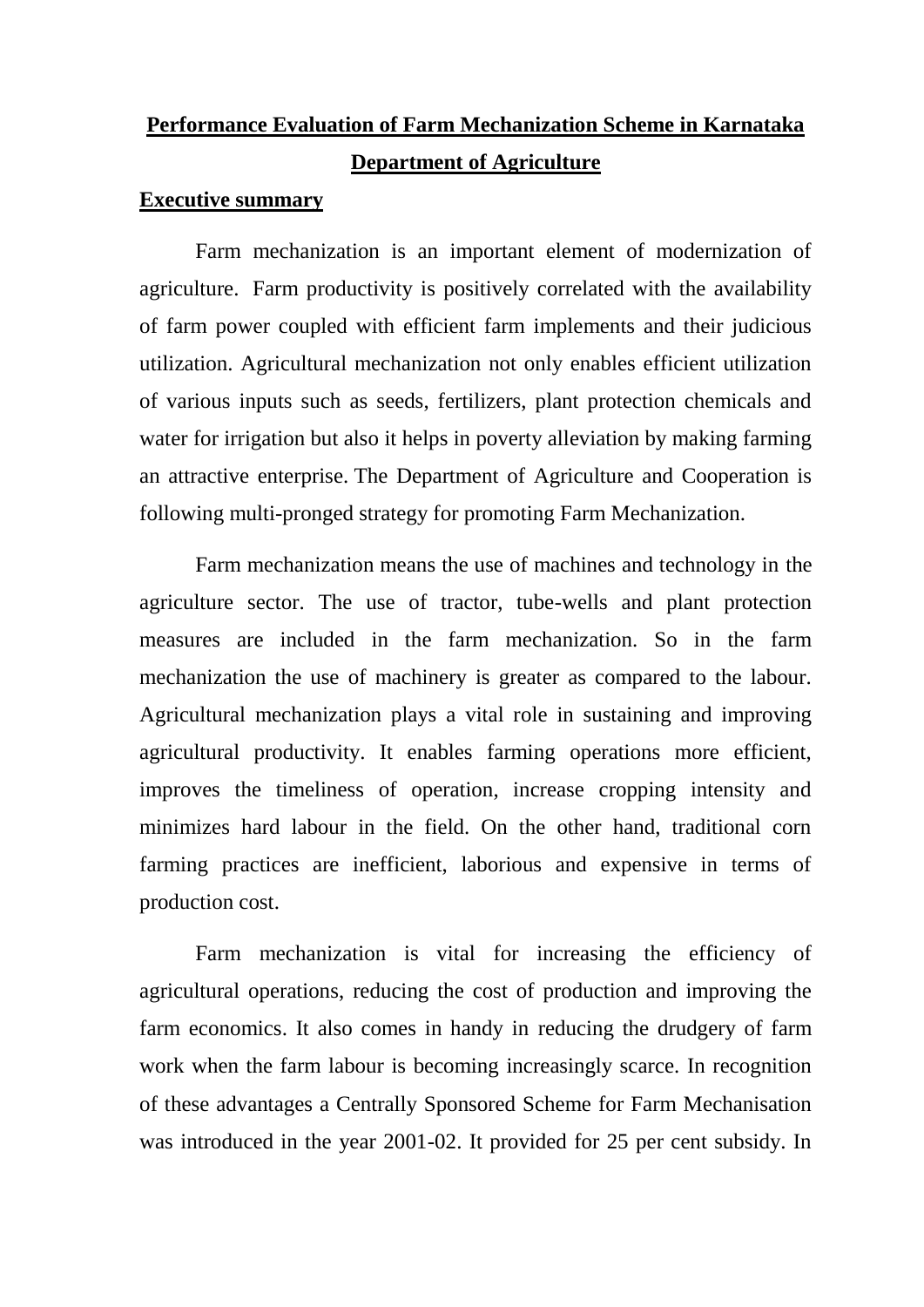the year 2002-03 the State Government has hiked the subsidy to 50 per cent by contributing 25 per cent as its share.

The scheme acquired popularity, because of increasing demand, even if the central grants are exhausted, the state continues to support the 50 per cent subsidy from its own resources. Farm Mechanisation Scheme has since become an integral part of *Rashtriya Krishi Vikasa Yojana* (RKVY) and is implemented in Mission mode. Under this arrangement, 50 per cent of the cost is provided as subsidy for buying farm implements whose cost is less than Rs. 5.00 lakhs and 40 per cent subsidy if the cost is more. However, 90 per cent subsidy is provided to the Scheduled Caste/ Scheduled Tribe farmers. During the year 2011-12, an amount of Rs. 12717.28 lakhs was spent on these subsidies.

## **Objectives**

- 1. To examine the nature, distribution and socio-economic dimensions of beneficiaries under farm mechanization scheme
- 2. To study the adoption and utilization of machineries by beneficiaries
- 3. To analyze economics of use of different farm machineries in terms of labour, productivity, production and farm resource use and their efficiency.
- 4. To assess the impact of farm mechanization at farm level as well as state level in terms of production, productivity, income and employment in farming households in general and SC/ST and small / marginal farmers in particular.
- 5. To make demand/need/requirement analysis of different farm machineries in different districts
- 6. To identify the socio-economic and technical constraints in adoption and utilization of farm machineries by beneficiary farmers and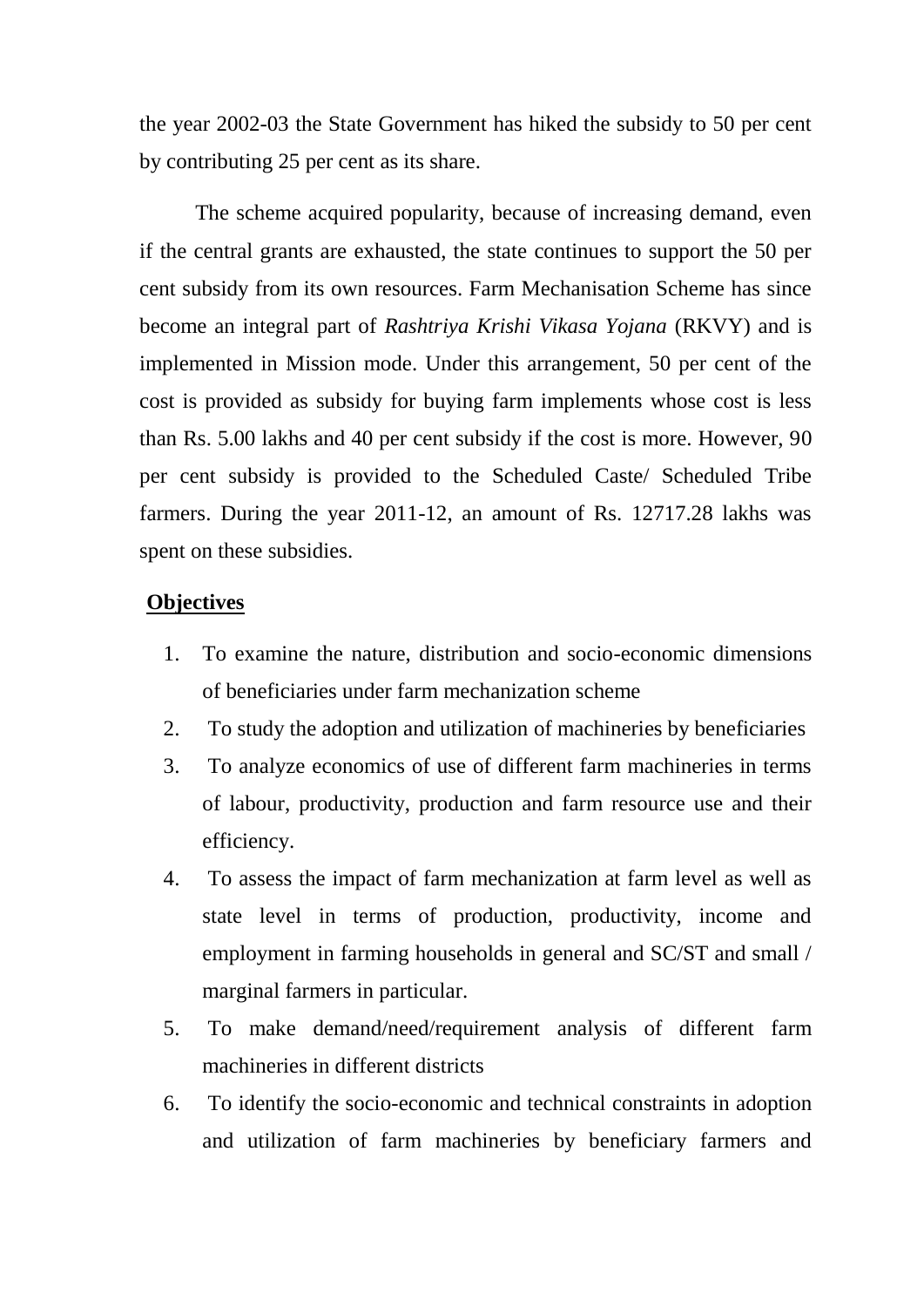implementation of scheme by other stake holders like machinery manufacturers, officials, etc.

7. To suggest measures for making the scheme much more effective.

The results of the present study would be useful in finding out the facts in the existing situations in the selected regions about mechanization and its impact on income and employment in agriculture. It would help to save a farmer's time, labour charges and somehow increase in productivity. Also help the planners and policy makers in identifying the problems in the mechanization of farms and to find out possible remedies for the same.

This study is conducted in seven agro climatic zones of the State viz., North Eastern Transitional zone, North Eastern Dry zone, Northern Dry zone, Central Dry zone, Southern Dry zone, Eastern Dry zone, and part of hilly zone. The data for the study have been collected for the year 2011-12 and 2012-13 from three categories of farmers. Further the data were collected by paying visits to the farmers and the particulars were obtained.

Since, there is a variability in agro climatic zones to other zone the adoptability/ usage practices of machineries were changed.

The source of data is a primary source from beneficiaries, non beneficiaries and control and secondary sources from official levels. All the data were generated by personal interview with the respondent beneficiaries, non-beneficiaries and control and detailed discussion with officials at taluka, district and State level, manufacturers and distributors.

For interviewing the beneficiaries, the detailed schedules designed considering the terms of reference and objectives of the study were made use for taluka and districts level. These schedules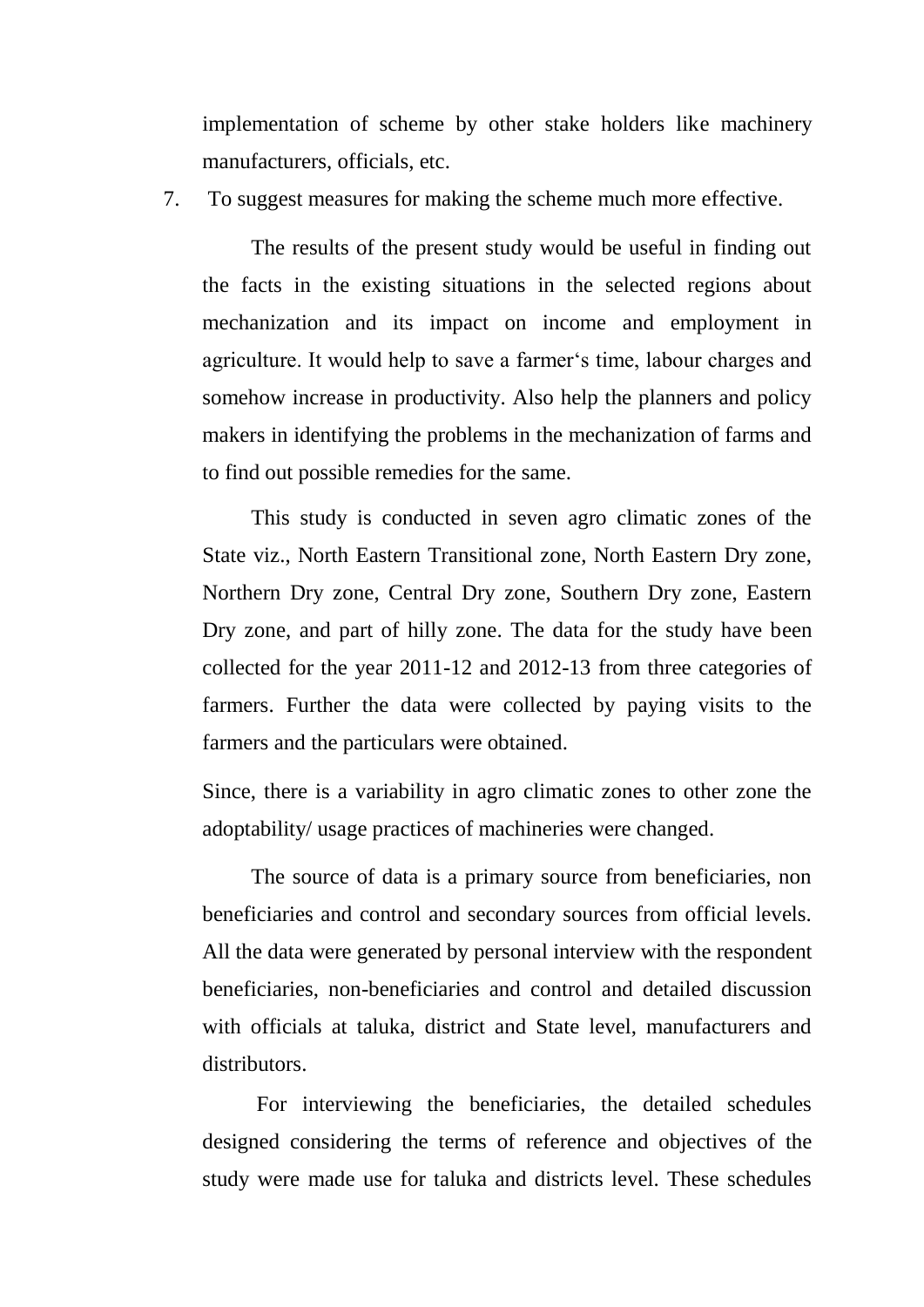were canvassed among the beneficiaries, non-beneficiaries and control farmers at taluka and districts followed by discussions.

The data so generated were analyzed for getting the desired results. The data collected through these investigations were analyzed on the computer and compiled in simple tabular form. The statistical tools, such as the total numbers, averages, percentages, ratios and Garrett Ranking were used to arrive at the desired results.

## **Findings of the study**

- 1. More number of SC/ST farmers could able to purchase the farm machineries with the support of farm mechanization scheme as compared to non-beneficiary farmers.
- 2. Non-beneficiary farmers had better knowledge and skill in maintenance of machineries than the beneficiary farmers.
- 3. Utilization of machineries among the beneficiary farmers was more as compared to non- beneficiary farmers with regard to leveller blade, power tiller and blade harrow, disc harrow, mould bold plough, seed cum fertilizer drill and utilisation of machineries among the beneficiary farmers was less as compared to non- beneficiary farmers with regard to cultivator, diesel pumpset, plant protection equipment, cage wheel, multi-crop thresher, rotovator and chaff cutter.
- 4. The machineries utilised efficiently by both beneficiaries (SC/ST and other category farmers) and non-beneficiaries efficiently on their own.
- 5. The crop production was higher on the farms of beneficiary farmers compared to the farms of control farmers.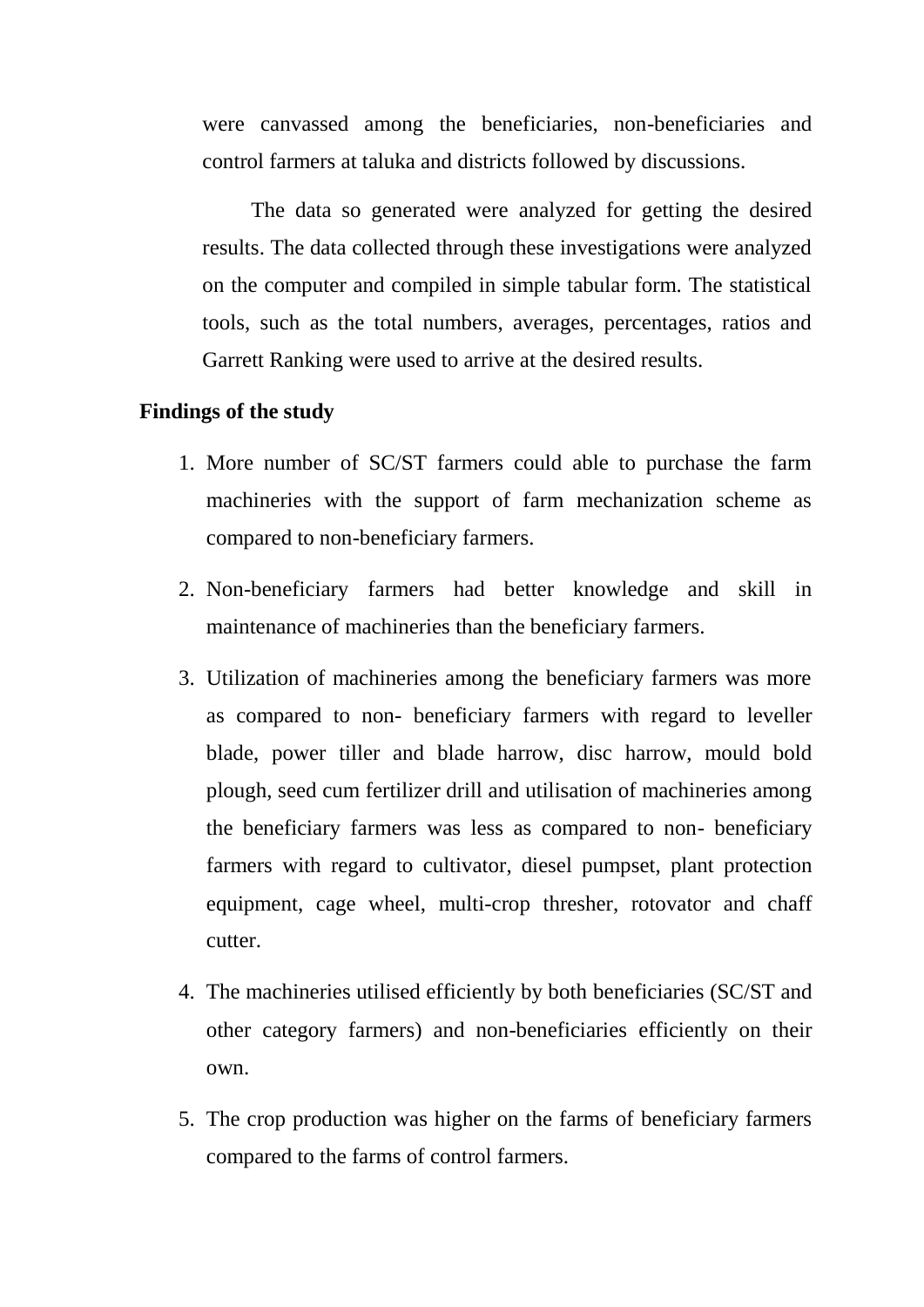- 6. Employment and income generated was relatively high by use of leveller blade, power tiller, blade harrow, disc harrow, mould bold plough, seed cum fertilizer drill among beneficiary farmers compared to non-beneficiaries farmers.
- 7. Non supply of spare parts by suppliers of machineries under farm mechanization scheme during warranty period and difficulty in adjusting margin money were major constraint for beneficiary farmers.